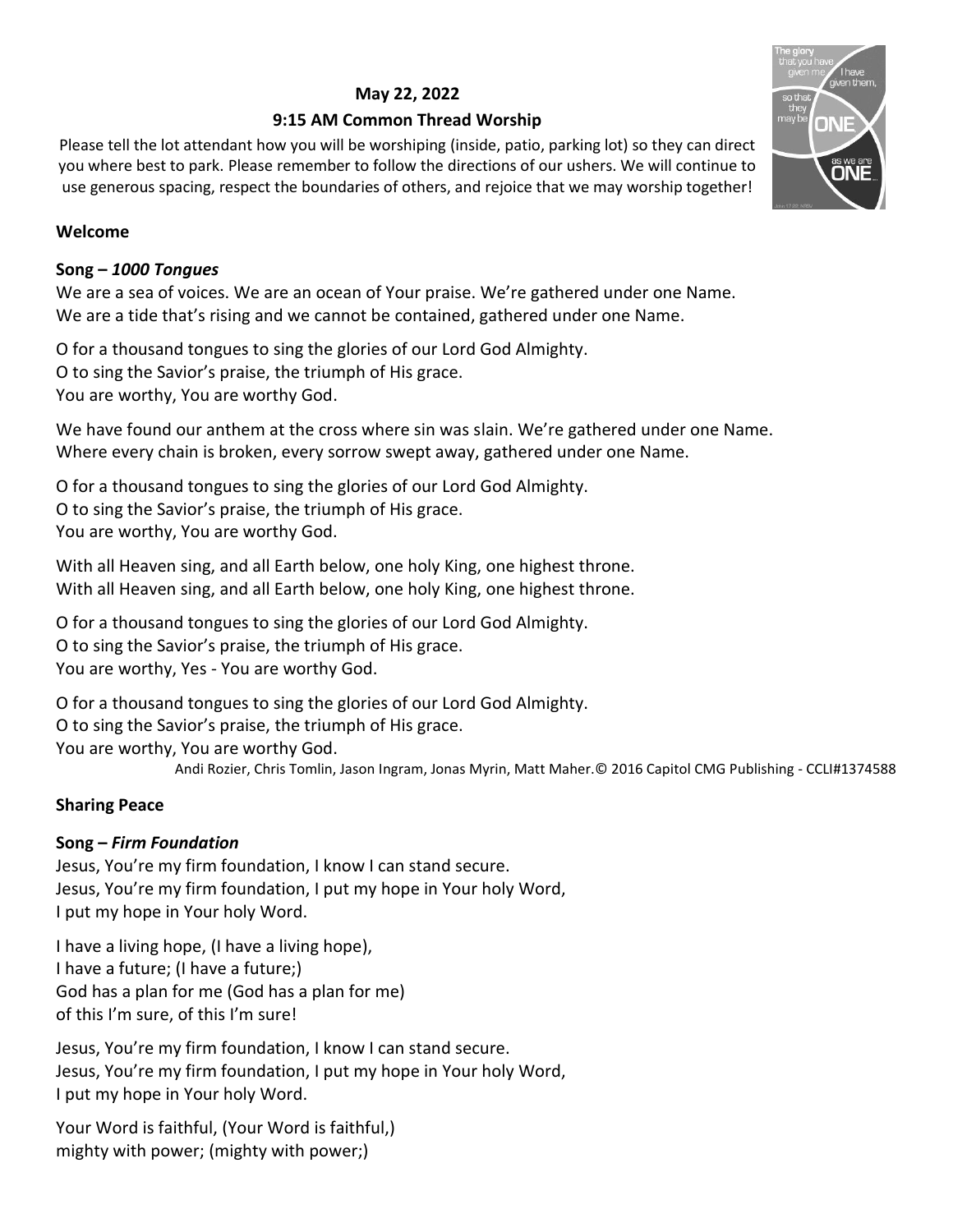God will deliver me (God will deliver me) of this I'm sure, of this I'm sure!

Jesus, You're my firm foundation, I know I can stand secure. Jesus, You're my firm foundation,I put my hope in Your holy Word, I put my hope in Your holy Word. I put my hope in Your holy Word. Nancy Gordon & Jamie Harvill © Copyright 1994 Integrity's Praise! Music and Integrity's Hosanna! Music CCLI# 1374588

#### **Prayer Time & Lord's Prayer**

*(To share your joys and concerns, please text them to Elias at 252-578-1090.)*

**Our Father, who art in heaven, hallowed be thy name. Thy kingdom come, thy will be done on earth as it is in heaven. Give us this day our daily bread. And forgive us our trespasses, as we forgive those who trespass against us. And lead us not into temptation, but deliver us from evil. For thine is the kingdom, and the power, and the glory, forever. Amen.**

#### **Song –** *Hosanna (Fraser)*

I see the King of Glory coming on the clouds with fire; the whole earth shakes, the whole earth shakes. I see His love and mercy washing over all our sin; the people sing, the people sing, "Hosanna, hosanna. Hosanna in the highest. Hosanna, hosanna. Hosanna in the highest!"

I see a generation rising up to take their place with selfless faith, with selfless faith. I see a near revival stirring as we pray and seek; we're on our knees, we're on our knees. "Hosanna, hosanna. Hosanna in the highest. Hosanna, hosanna. Hosanna in the highest!"

Heal my heart and make it clean, open up my eyes to the things unseen; Show me how to love like You have loved me.

Break my heart for what breaks yours; ev'rything I am for Your Kingdom's cause, as I walk into eternity.

Hosanna, hosanna. Hosanna in the highest. Hosanna, hosanna. Hosanna in the highest.

Hosanna, hosanna. Hosanna in the highest. Hosanna, hosanna. Hosanna in the highest.

Hosanna in the highest. Hosanna in the highest.

Brooke Fraser; orchestrated by David Shipps. ©2007 Hillsong Publishing. CCLI# 1374588

### **Scripture Lesson – John 17: 20-26**

"I'm not praying only for them but also for those who believe in me because of their word. I pray they will be one, Father, just as you are in me and I am in you. I pray that they also will be in us, so that the world will believe that you sent me. I've given them the glory that you gave me so that they can be one just as we are one. I'm in them and you are in me so that they will be made perfectly one. Then the world will know that you sent me and that you have loved them just as you loved me.

"Father, I want those you gave me to be with me where I am. Then they can see my glory, which you gave me because you loved me before the creation of the world.

 "Righteous Father, even the world didn't know you, but I've known you, and these believers know that you sent me. I've made your name known to them and will continue to make it known so that your love for me will be in them, and I myself will be in them."

#### **Message – That We All May Be One**

### **Song** *– Overcome*

Seated above, enthroned in the Father's love; destined to die, poured out for all mankind. God's only Son, perfect and spotless One; He never sinned, but suffered as if He did. All authority, ev'ry victory is Yours. All authority, ev'ry victory is Yours. Savior, worthy of honor and glory, worthy of all our praise, for You overcame. Jesus, awesome in power forever; awesome and great is Your name, for You overcame.